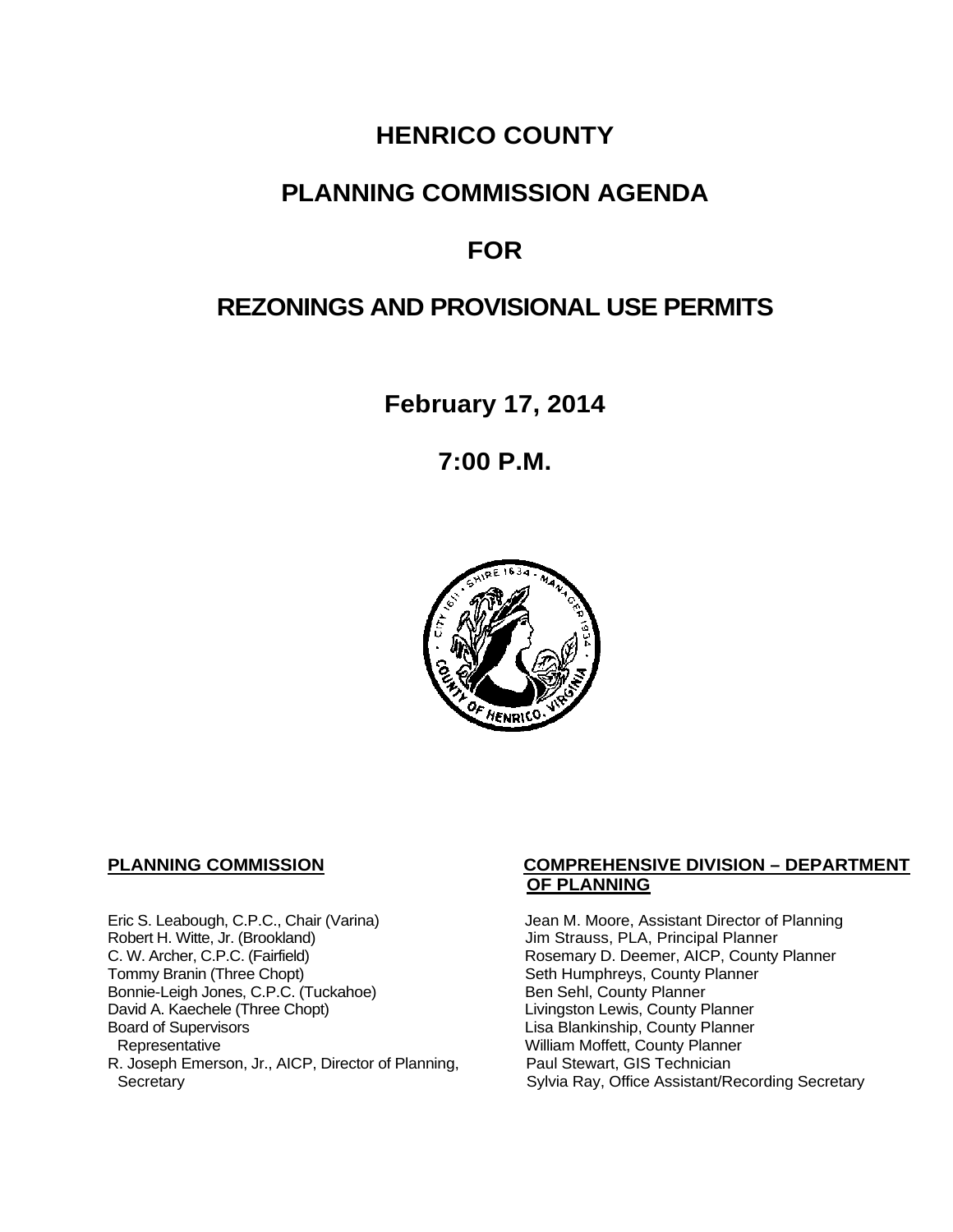## **PLANNING COMMISSION REZONING MEETING FINAL AGENDA FEBRUARY 17, 2014**

**BEGINNING AT 7:00 P.M.**

**WELCOME:**

**PLEDGE OF ALLEGIANCE:**

**RECOGNITION OF NEWS MEDIA:**

**CALL TO ORDER:**

**REQUESTS FOR WITHDRAWALS AND DEFERRALS: (1); (4)**

**REQUESTS FOR EXPEDITED ITEMS: (5)**

**CASES TO BE HEARD: (7)**

#### **BROOKLAND:**

**REZ2014-00005 Andrew M. Condlin for Nobility Investments, LLC:** Request to amend proffered conditions accepted with Rezoning Case C-46C-83 on Parcel 768- 747-0824 located on the north line of Glenside Drive approximately 385' west of its intersection with Bethlehem Road. The applicant proposes to amend Proffer 1 to allow hotels as a permitted use. The existing zoning is B-2C Business District (Conditional). The 2026 Comprehensive Plan recommends Commercial Arterial. **Staff – Livingston Lewis (Deferral Requested to the March 13, 2014 Meeting) Deferred to the March 13, 2014 Meeting**

**PUP2014-00001 Malachi M. Mills for Bobby Marchetti:** Request for a Provisional Use Permit under Sections 24-58.2(d), 24-120 and 24-122.1 of Chapter 24 of the County Code in order to allow outdoor dining for a proposed restaurant on part of Parcel 767-757-8360 located 95' east of the east line of Hungary Spring Road approximately 1,025' south of its intersection with Staples Mill Road (U.S. Route 33). The existing zoning is B-2C Business District (Conditional). The 2026 Comprehensive Plan recommends Commercial Concentration and Office. **Staff – Lisa Blankinship (Deferral Requested to the March 13, 2014 Meeting) Deferred to the March 13, 2014 Meeting**

**PUP2014-00002 Malachi M. Mills for Bobby Marchetti:** Request for a Provisional Use Permit under Sections 24-58.2(d), 24-120 and 24-122.1 of Chapter 24 of the County Code in order to allow outdoor dining for a proposed restaurant on part of Parcel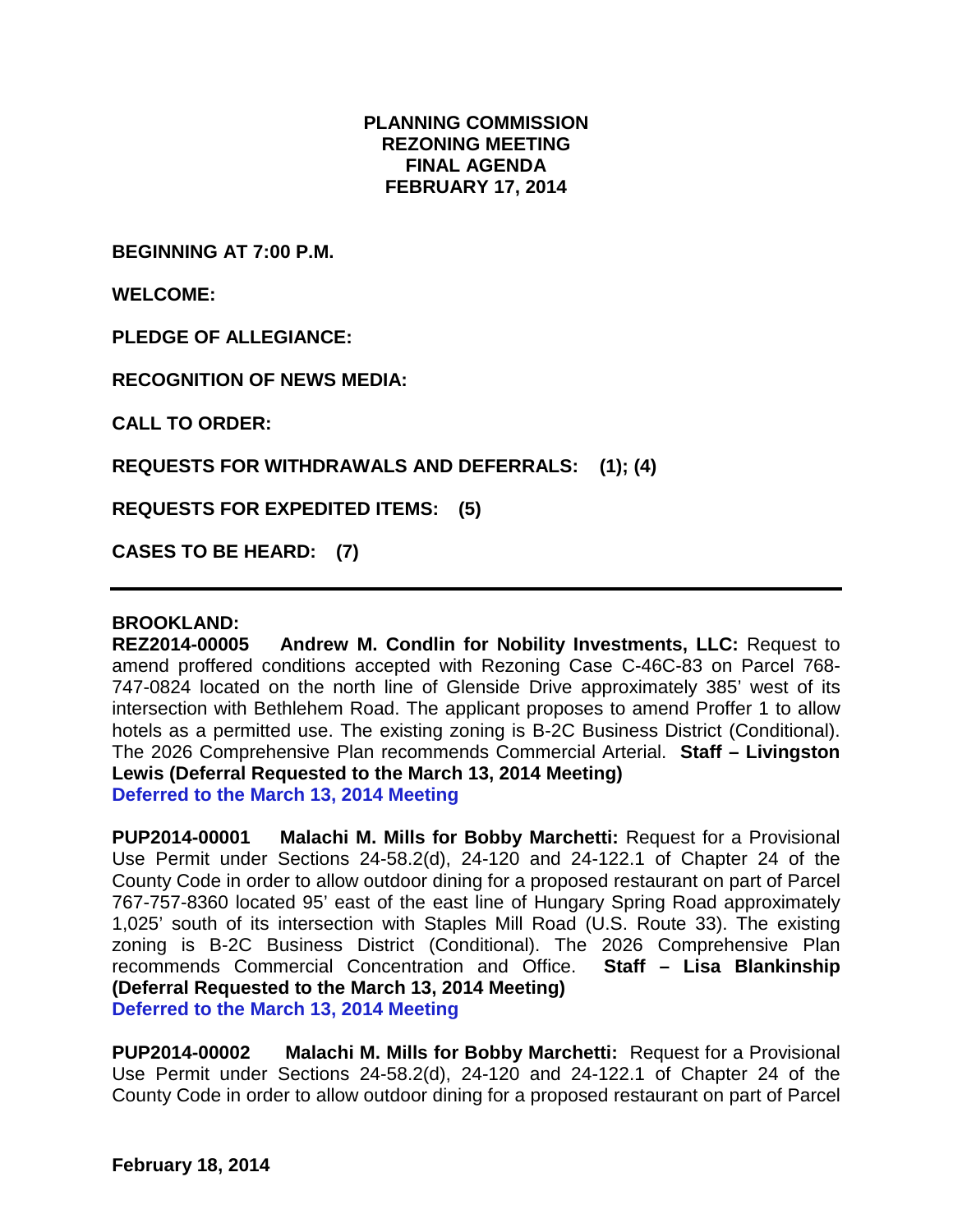767-757-8360 located 490' east of the east line of Hungary Spring Road approximately 1,200' south of its intersection with Staples Mill Road (U.S. Route 33). The existing zoning is B-2C Business District (Conditional). The 2026 Comprehensive Plan recommends Commercial Concentration and Office. **Staff – Lisa Blankinship Recommended for Approval**

**PUP2014-00003 Thomas D. Mincher, Jr. for Tripps Properties II, LP:** Request for a Provisional Use Permit under Sections 24-58.2(a), 24-58.2(d), 24-120 and 24-122.1 of Chapter 24 of the County Code in order to allow extended hours of operation until 2 a.m. and outdoor dining for a proposed restaurant on part of Parcel 757-757-0843 located on the north line of W. Broad Street (U.S. Route 250) approximately 1,060' west of its intersection with Tuckenuck Drive. The existing zoning is B-2 Business District. The 2026 Comprehensive Plan recommends Commercial Arterial. **Staff – William Moffett**

### **Recommended for Denial**

## **VARINA:**

# *(Deferred from the January 9, 2014 Meeting)*

**REZ2013-00022 D. Bryant Gammon:** Request to conditionally rezone from R-3 One-Family Residence District to B-1C Business District (Conditional) Parcel 815-688- 4303 containing 1.88 acres located on the north line of New Market Road (State Route 5) approximately 970' west of its intersection with Strath Road. The applicant proposes retail uses. The uses will be controlled by proffered conditions and zoning ordinance regulations. The 2026 Comprehensive Plan recommends Commercial Concentration and the site is located in the Varina Village Mixed-Use/Village Special Focus Area.

The site is in the Airport Safety Overlay District. **Staff – Ben Sehl (Deferral Requested to the March 13, 2014 Meeting)**

**Deferred to the March 13, 2014 Meeting**

**PUP2014-00004 Brian Zachariasen for WOVA Gyms, LLC:** Request for a Provisional Use Permit under Sections 24-58.2(a), 24-120 and 24-122.1 of Chapter 24 of the County Code in order to extend hours of operation for a gym on part of Parcel 813-718-3411 located on the west line of S. Laburnum Avenue approximately 660' from its intersection with Gay Avenue. The applicant proposes opening daily at 5:00 a.m. instead of 6:00 a.m. The existing zoning is B-2C Business District (Conditional). The 2026 Comprehensive Plan recommends Commercial Concentration. This site is in the Airport Safety Overlay District. **Staff – William Moffett (Expedited Agenda Requested)**

**Recommended for Approval**

### **FAIRFIELD:**

**REZ2014-00001 Phillip Parker for Monarch Land LLC:** Request to amend proffered conditions accepted with Rezoning Case C-32C-09 on Parcels, 799-732-4991, -8887, -8597, -6697, 799-733-5351, -8231, -8525, -8819, -9113, -9209, -9504, -8204, -7808, -7023, -6143, -5223, -5614, and -5810 located between the east line of the Chesapeake and Ohio Railway right-of-way and the west line of Barrington Road at its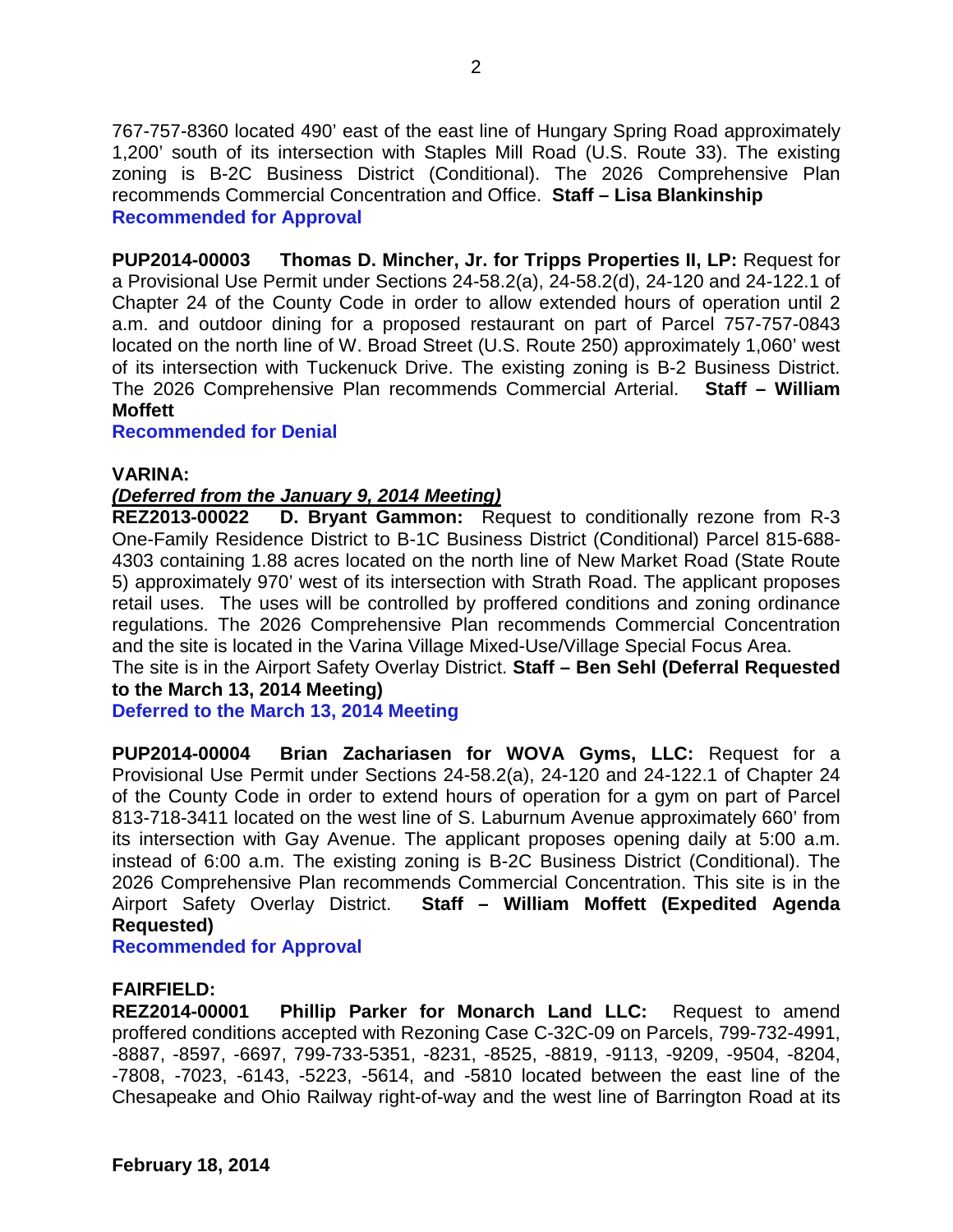intersection with Springton Road. The applicant proposes to amend Proffer 2 related to exterior materials and Proffer 12 related to garages. The existing zoning is R-5AC General Residence District (Conditional). The 2026 Comprehensive Plan recommends Suburban Residential 2, density should not exceed 3.4 units per acre, and Environmental Protection Area. **Staff – Rosemary Deemer Recommended for Approval**

**REZ2014-00008 Andrew M. Condlin for Carolyn C. Penniston Family Trust:** Request to conditionally rezone from A-1 Agricultural District and C-1 Conservation District to O-3C Office District (Conditional) Parcel 790-762-3014 containing 75.677 acres located between the south line of Interstate 295, the northern terminus of Magellan Parkway and Park Central Drive. The applicant proposes office uses. The uses will be controlled by proffered conditions and zoning ordinance regulations. The 2026 Comprehensive Plan recommends Urban Mixed-Use and Environmental Protection Area. **Staff – Ben Sehl**

**Recommended for Approval**

### **THREE CHOPT:**

## *(Deferred from the December 5, 2013 Meeting)*

**REZ2013-00015 dAb Engineering Services for Kain Road, Inc.:** Request to conditionally rezone from A-1 Agricultural District to R-3C One-Family Residence District (Conditional) Parcel 738-767-2794 containing 7.45 acres located on the north line of Kain Road approximately 1,100' west of its intersection with Pouncey Tract Road (State Route 271). The applicant proposes a single-family residential development not to exceed 18 units. The R-3 district allows a minimum lot size of 11,000 square feet and a maximum gross density of 3.96 units per acre. The use will be controlled by proffered conditions and zoning ordinance regulations. The 2026 Comprehensive Plan recommends Suburban Mixed-Use. **Staff – Ben Sehl (Deferral Requested to the March 13, 2014 Meeting)**

**Deferred to the March 13, 2014 Meeting**

**REZ2014-00003 Andrew M. Condlin for Towne Center – West, LLC:** Request to conditionally rezone from B-3C Business District (Conditional) to M-1C Light Industrial District (Conditional) part of Parcel 734-764-9340 containing 1.98 acres located approximately 275' north of W. Broad Street (U.S. Route 250) and 545' east of its intersection with N. Gayton Road. The applicant proposes a self-service storage facility. The use will be controlled by proffered conditions and zoning ordinance regulations. The 2026 Comprehensive Plan recommends Commercial Arterial. The site is located in the West Broad Street Overlay District. **Staff – Ben Sehl (Withdrawn by Applicant) Withdrawn**

**PUP2014-00005 Jeff Percey for Serve It Up, LLC:** Request for a Provisional Use Permit under Sections 24-58.2(d), 24-120 and 24-122.1 of Chapter 24 of the County Code in order to allow outdoor dining for a proposed restaurant on part of Parcel 747- 759-8591 located on the south line of W. Broad Street (U.S. Route 250) at its intersection with Cox Road. The existing zoning is B-2C Business District (Conditional).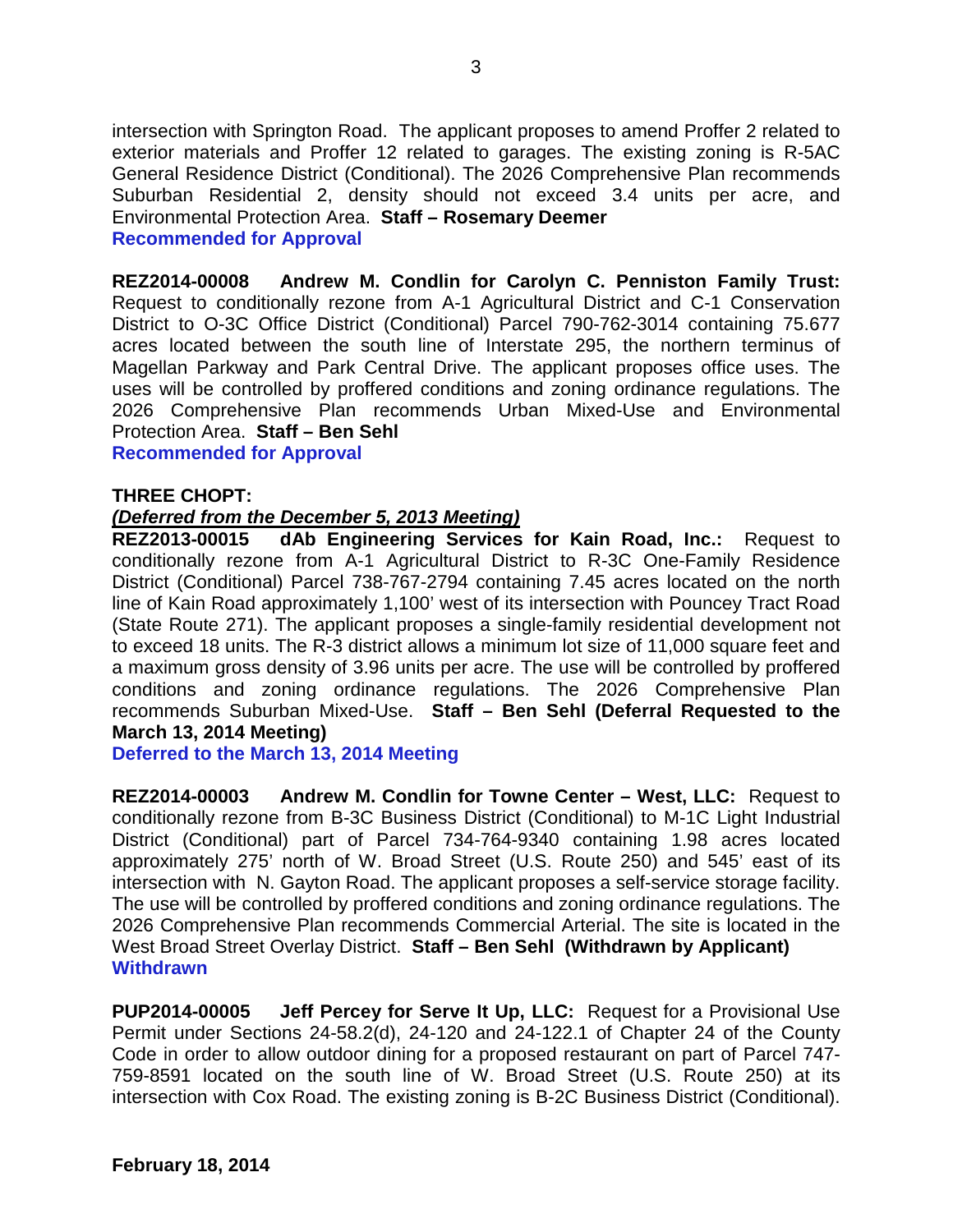The 2026 Comprehensive Plan recommends Urban Mixed-Use. **Staff – Lisa Blankinship (Expedited Agenda Requested) Recommended for Approval**

**REZ2014-00009 Gloria L. Freye for ME Nuckols, LLC:** Request to conditionally rezone from A-1 Agricultural District to UMUC Urban Mixed-Use District (Conditional) part of Parcels 731-764-5533 and 731-764-4292 containing 66.9 acres located on the south line of W. Broad Street (U.S. Route 250) approximately 600' west of its intersection with N. Gayton Road. The applicant proposes an urban mixed-use development, GreenGate, with approximately 80,000 square feet of commercial area and no more than 300 residential units. The uses will be controlled by proffered conditions and zoning ordinance regulations. The 2026 Comprehensive Plan recommends Traditional Neighborhood Development and Environmental Protection Area. The site is located in the West Broad Street Overlay District. **Staff – Ben Sehl Recommended for Approval**

**PUP2014-00006 Gloria L. Freye for ME Nuckols, LLC:** Request for a Provisional Use Permit under Sections 24-32.1(a), 24-32.1(i), 24-32.1(k), 24-32.1(n), 24-32.1(s), 24-32.1(w), 24-120 and 24-122.1 of Chapter 24 of the County Code related to a Master Plan for the proposed GreenGate Development and to permit certain uses and exceptions to permitted uses, heights, and square footages of uses within the proposed urban mixed-use development on part of Parcels 731-764-5533 and 731-764-4292 located on the south line of W. Broad Street (U.S. Route 250) approximately 600' west of its intersection with N. Gayton Road. The existing zoning is A-1 Agricultural District. The 2026 Comprehensive Plan recommends Traditional Neighborhood Development and Environmental Protection Area. The site is located in the West Broad Street Overlay District. **Staff – Ben Sehl**

**Recommended for Approval**

**REZ2014-00010 James W. Theobald for Atack Properties:** Request to conditionally rezone from O-3C Office District (Conditional) and B-2C Business District (Conditional) to RTHC Residential Townhouse District (Conditional) Parcel 747-770- 3395 containing 5.66 acres located on the west line of Nuckols Road approximately 465' south of its intersection with Hickory Park Drive. The applicant proposes a residential townhouse development not to exceed 37 units. The RTH District allows a maximum density of nine (9) units per acre. The use will be controlled by proffered conditions and zoning ordinance regulations. The 2026 Comprehensive Plan recommends Office. **Staff – Seth Humphreys Recommended for Approval**

**REZ2014-00011 Andrew M. Condlin and Jennifer Mullen for Seven Hills Group, LLC:** Request to amend proffered conditions accepted with Rezoning Case C-43C-05 and C-44C-06 on part of Parcels 735-764-8708 and 735-763-9381 located on the north line of W. Broad Street (U.S. Route 250) approximately 1,870' east of its intersection with N. Gayton Road. The applicant proposes to amend Proffer #17 related to site coverage. The existing zoning is B-2C Business District (Conditional). The 2026